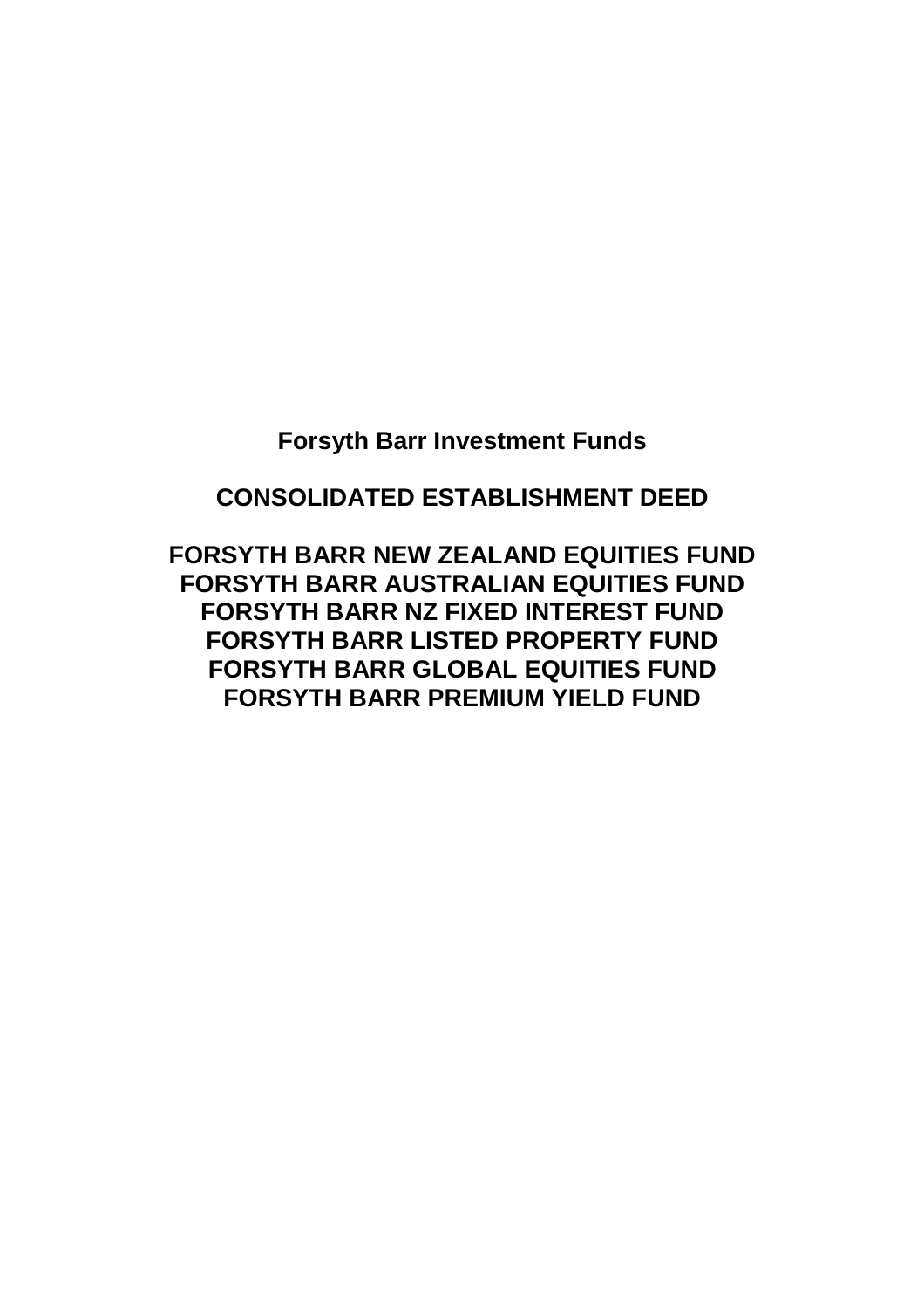**Deed** dated 9 August 2016

- **1 FORSYTH BARR INVESTMENT MANAGEMENT LIMITED** at Dunedin ("**Manager**")
- **2 TRUSTEES EXECUTORS LIMITED** at Wellington ("**Supervisor**")

### **INTRODUCTION**

- A A master unit trust deed dated 27 September 2007, as amended most recently on 27 February 2015 ("**the Trust Deed**") sets out the terms and conditions on which units in the Forsyth Barr Investment Funds ("**Scheme**") managed by the Manager are offered for subscription to the public.
- B The Manager and Perpetual Trust Limited, the original trustee of the Forsyth Barr Investment Funds, established the following trusts within the Scheme (each, a "**Fund**") by an Establishment Deed (each, an "**Existing Establishment Deed**") in respect of that Fund:

| <b>Fund</b>                                                                                                   | Date of Existing Establishment Deed                                                            |
|---------------------------------------------------------------------------------------------------------------|------------------------------------------------------------------------------------------------|
| Forsyth Barr New Zealand Equities Fund<br>Forsyth Barr Australian Equities Fund                               | 27 September 2007, each as amended on<br>27 March 2008, 27 June 2008, and<br>10 September 2014 |
| Forsyth Barr NZ Fixed Interest Fund<br>Forsyth Barr Listed Property Fund<br>Forsyth Barr Global Equities Fund | 27 March 2008, each as amended on<br>10 September 2014                                         |
| Forsyth Barr Premium Yield Fund                                                                               | 27 March 2008, as amended on<br>7 July 2008, 19 September 2008, and<br>10 September 2014       |

- C Corporate Trust Limited replaced Perpetual Trust Limited as trustee on 30 November 2012, and then by a deed of retirement and appointment dated 27 February 2015, the Supervisor was appointed as the trustee of the Scheme (including each Fund).
- D Clause 28.1(e) of the Trust Deed provides that the Supervisor and the Manager may at any time make any alteration, modification, variation or addition to the provisions of the Trust Deed by means of a deed executed by the Supervisor and the Manager where (inter alia) such alteration, modification, variation or addition is effected no earlier than one month after notice of the same has been sent to every Unit Holder affected thereby. An Establishment Deed can be amended in the same way as the Trust Deed.
- E The Manager and the Supervisor wish to amend each Existing Establishment Deed in order to comply with and to reflect the FMCA, FMCR, and other enactments made pursuant to the FMCA, and to make a number of other amendments in connection with the Scheme becoming registered under the FMCA.
- F The Manager will provide at least one month's notice of the amendments to the Existing Establishment Deeds that are recorded in this Deed to every Unit Holder affected by those amendments.
- G Accordingly, the Manager and the Supervisor have agreed to enter into this Deed.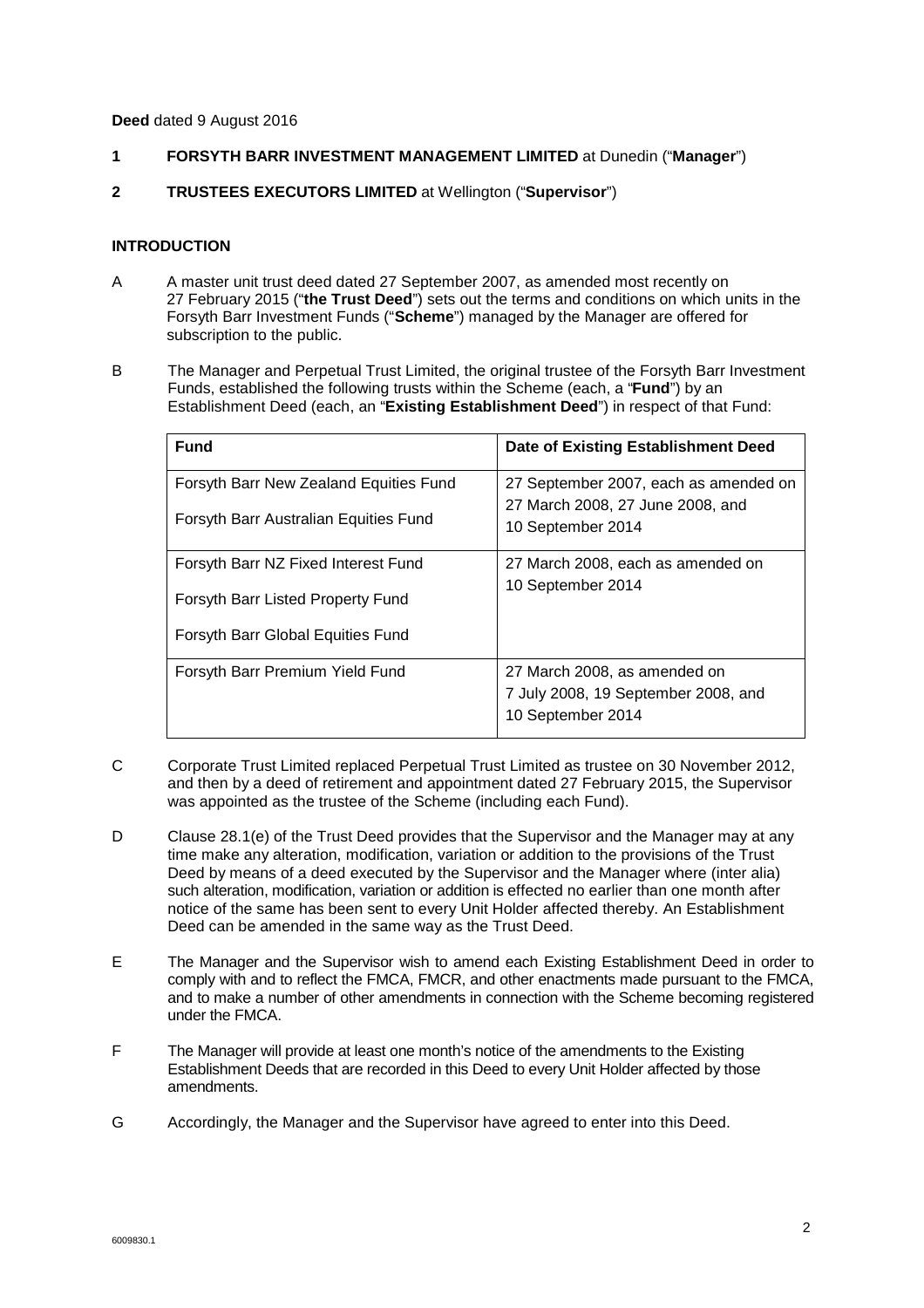# **IT IS AGREED**

In accordance with the power of amendment contained in clause 28.1(e) of the Trust Deed, it is declared that, with effect from immediately prior to the amendments to be made to the Trust Deed coming into effect on the Effective Date ("**Effective Time**"), each Existing Establishment Deed is amended by substituting the provisions of that Existing Establishment Deed with all the provisions of this Deed applicable to that Existing Establishment Deed so that from the Effective Date, each Fund will be operated, administered, and governed in accordance with the provisions of this Deed and the Trust Deed.

# **COVENANTS**

# 1 **INTERPRETATION**

- 1.1 In this Deed:
	- a unless the context otherwise requires, words defined in the Trust Deed shall have the same meaning in this Deed;
	- b clauses 1.2 to 1.4 of the Trust Deed shall apply to this Deed, with all necessary modifications;
	- c references to the Trust Deed are references to the Trust Deed as amended or supplemented from time to time; and
	- d where the Schedule specifies a Fund Particular that is common to a number of Funds, the relevant particular applies to each Fund severally.

#### 2 **AMENDMENTS TO FUND PARTICULARS**

- 2.1 The Manager and the Supervisor have agreed that with effect from the Effective Time the Authorised Investments and Investment Strategy and objectives of each Fund will be as set out in the relevant Fund's SIPO (as updated and amended from time to time).
- 2.2 In addition, the Manager and Supervisor have agreed that, from that time, the performance fee for each of the following Funds will be removed, and no performance fee (including any accrued amounts) shall thereafter be due or payable in respect of those Funds:
	- a Forsyth Barr New Zealand Equities Fund; and
	- b Forsyth Barr Australian Equities Fund.
- 2.3 Accordingly, with effect from the Effective Time, the Fund Particulars for each Fund are amended by replacing the existing Fund Particulars for that Fund with those set out in the Schedule to this Deed under the name of the applicable Fund.

## **3 GENERAL**

- 3.1 The parties acknowledge that the provisions of the Trust Deed as they apply to each Fund and the Fund Particulars (as amended by this Deed) remain in full force and effect.
- 3.2 This Deed may be executed in two or more counterpart copies each of which will be deemed an original and all of which together will constitute one and the same instrument. A party may enter into this Deed by signing a counterpart copy and sending it to the other parties (including by facsimile or email).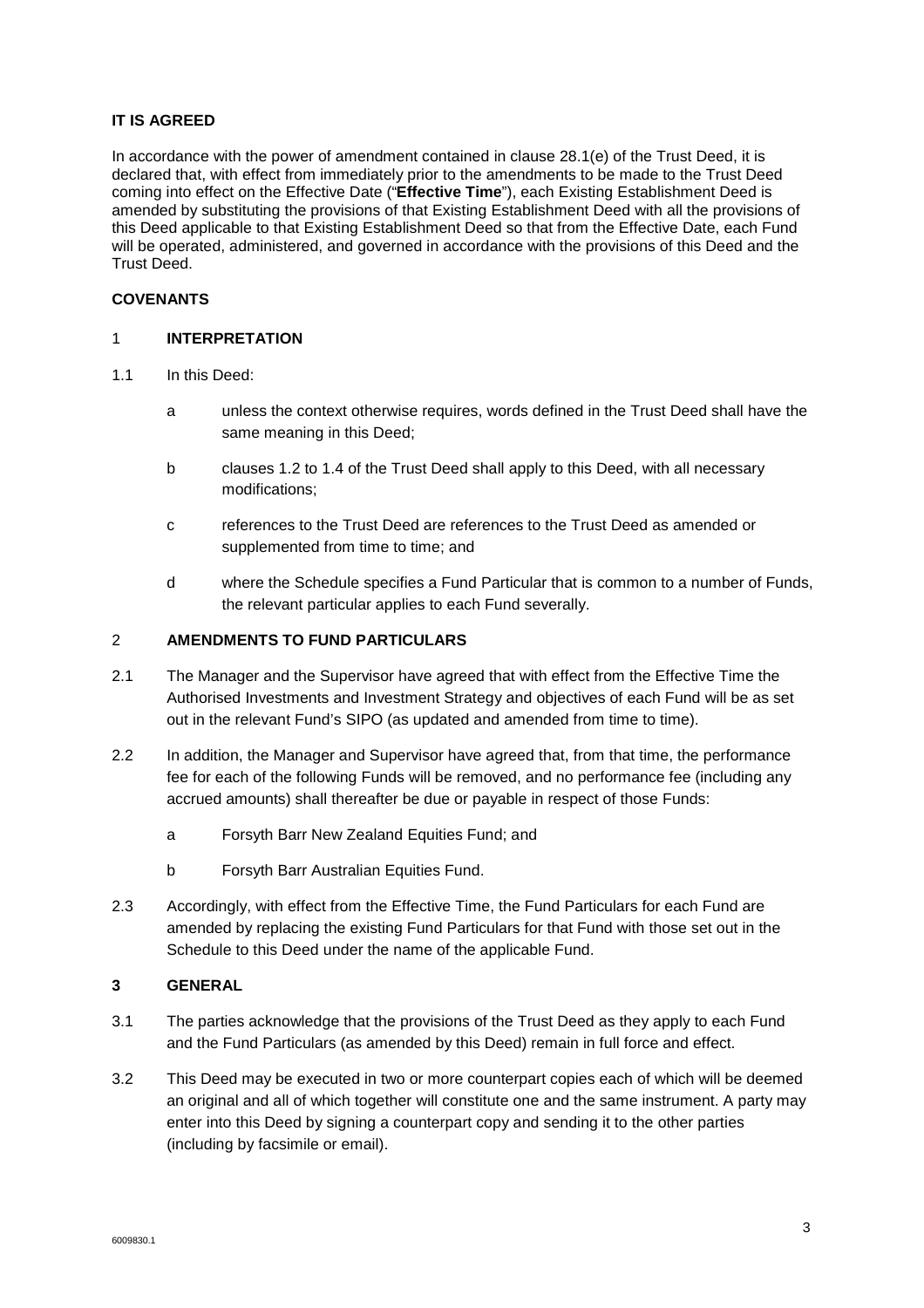**EXECUTION** 

**EXECUTED** for and on behalf of **FORSYTH BARR INVESTMENT MANAGEMENT LIMITED as Manager by:** 

Director



**EXECUTED** on behalf of TRUSTEES EXECUTORS LIMITED as Supervisor by:

Authorised Signatory

Authorised Signatory

Witness to both signatures:

Full Name

Residential Address

Occupation

Signature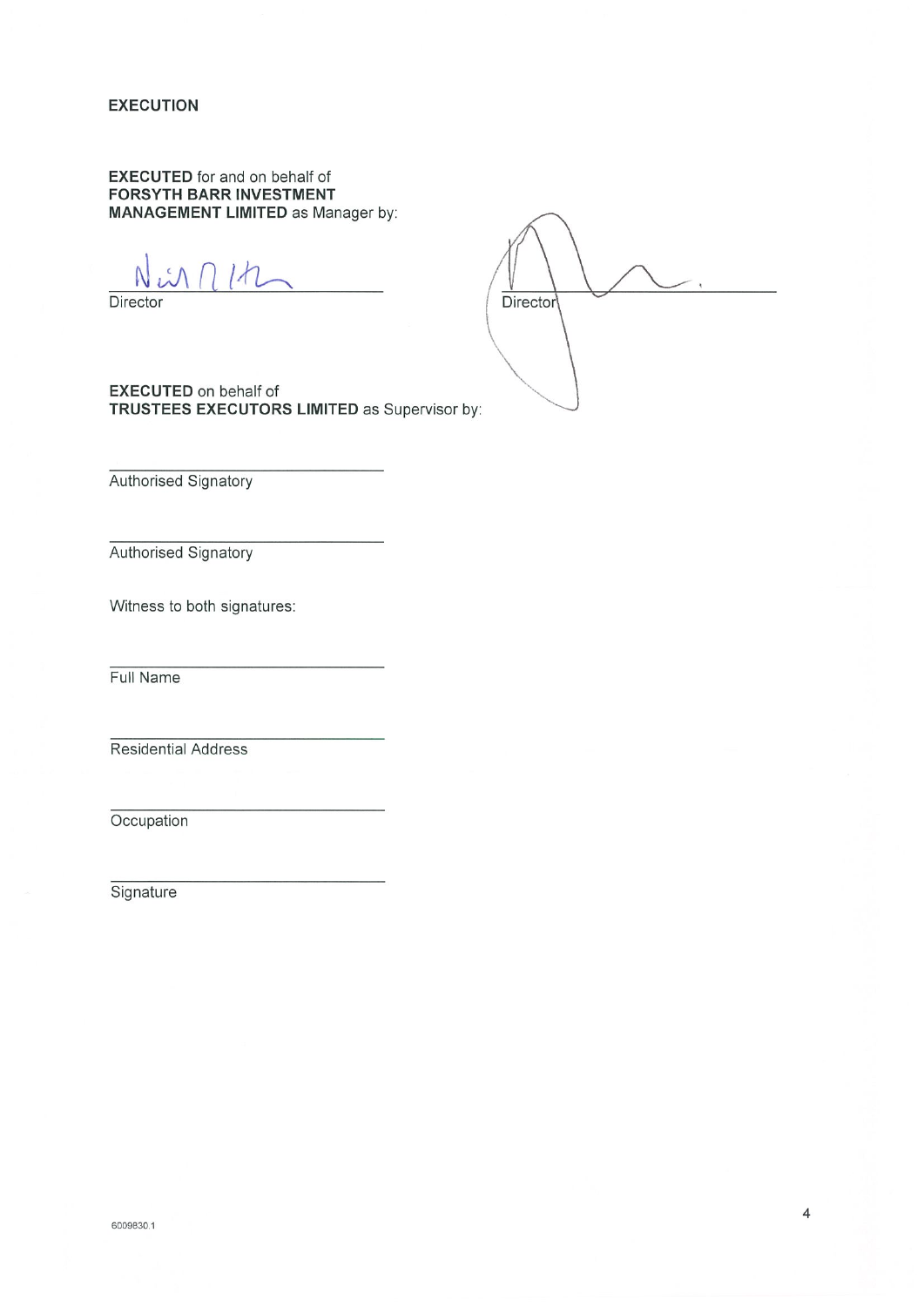#### **EXECUTION**

### **EXECUTED** for and on behalf of **FORSYTH BARR INVESTMENT MANAGEMENT LIMITED as Manager by:**

Director Director EXECUTED on behalf of<br>TRUSTEES EXECUTORS LIMITED as Supervisor by: ECUTOR The Ù, 以作 RUST Robert P Russell Common Authorised'Signatory Seal  $\iota$ r Shiart McLaren  $\star$ **Authorised Signatory**  $C752016 - 085(11)$ Witness to both signatures: Full Name **Coan Roberts** -**Residential Address** Client Services Manager Wellington Occupation

Signature